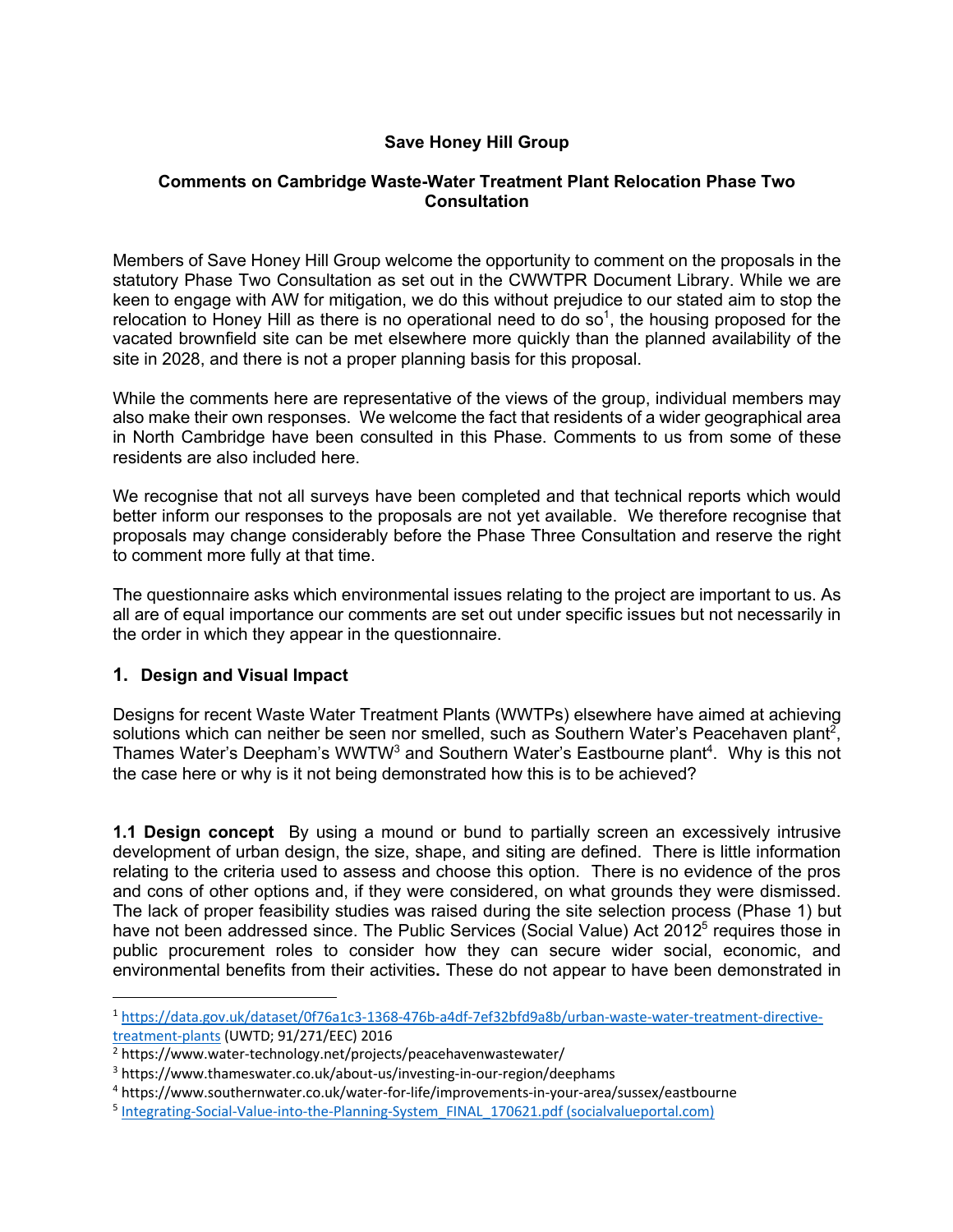this proposal. Other "facts" on which site selection during Phase 1 were based, appear to have changed. This includes the size of the facility, originally stated as 22ha, but now stated in a recent e-mail as "the 22ha required for the facility does not include the 9ha circular earthwork bank"<sup>6</sup>. A single landscape site masterplan has been presented which does not allow us to comment on alternative options that may have been more suitable. These would allow more choice to be made to mitigate what would become the most prominent, if inappropriate, welcome to the City of Cambridge when approached from the east.

**1.2 Biodigesters** The dominant feature of the site will be the two biodigesters which, if 26 meter high in a flat fenland setting, would change the character of the area and impose an industrial appearance on a Green Belt location. We do not want to see the stacks above the bund. Even more preferable would be to sink the stacks and other buildings. The proposals for mitigation of visual intrusion need a wider consideration of visual receptors. Intrusion will occur under both in daytime and at night if the plant is lit and under summer and winter conditions; therefore, all four cases must be included in the mitigation plan.

The main visual receptors at ground level are at Biggin Abbey Grade ll\*, Biggin Cottages, Poplar Hall, Grade ll, Poplar Hall Farm, the houses at the southern end of Horningsea Road and the houses on the eastern end of High Ditch Road, each containing further listed properties. In addition, non-residential visual receptors within 1km of the site area include users of the countryside, an extensive network of public rights of way and users of Horningsea Road and High Ditch Road. Visual receptors at any height equivalent to a first-floor house level are much wider and include Clayhithe, Quy, Horningsea and Fen Ditton. It is our view that the number of visual receptors within 1km of the site area and the sensitivity rating awarded to them are underrepresented in AW's assessment reports to date and should receive greater reference in the presentations and discussion of mitigation measures. A survey, conducted by Save Honey Hill members in April 2021, of visual receptors within 1km of the site area and their sensitivity rating is included in Appendix 1. The eastern approach to Cambridge on the A14 road will provide the sewage works as the first major view of the historic city. The towers are shown towards the edge of the site; they will be easier to conceal if at the centre.

**1.3 Entrance** The proposed Discovery Centre and imposing Gateway further add to the industrial nature of the approach and counters the attempt to harmonise the structure by screening and landscaping. Locating any Discovery Centre and associate parking within the bunded area is preferable to them being outside. A less obvious Gateway would reduce cost, both in terms of money and carbon footprint. While we understand Anglian Water's pride in their development and their wish to give it a strong sense of identity, this is incompatible with the aim to enhance the natural environment. It will not sit sensitively within the local landscape character. A lower key design at the entrance would be more appropriate.

**1.4 Bund** The man-made bank at 7m high will only partially obscure the biodigester towers. The computer-generated pictures are based at 15 plus years. In the interval, minimal screening will not obscure the towers or soften the wall-like appearance of the bund. AW has confirmed that the path along the bund would be for the use of invited visitors<sup>7</sup>. It is unlikely that people visiting the site or countryside would enjoy such a path where any odour will be obvious. The bund will not be comparable to the existing hill forts in the Cambridge landscape such as the linear earthen barrier of Devil's Dyke beyond Stetchworth<sup>8</sup> of Anglo-Saxon origin which has

 $6$  e-mail response from CWWTPR to question from SHH member 10 August 2021

<sup>&</sup>lt;sup>7</sup> AW e-mail to SHH member 10 August 20221

<sup>8</sup> https://en.wikipedia.org/wiki/Devil%27s\_Dyke,\_Cambridgeshire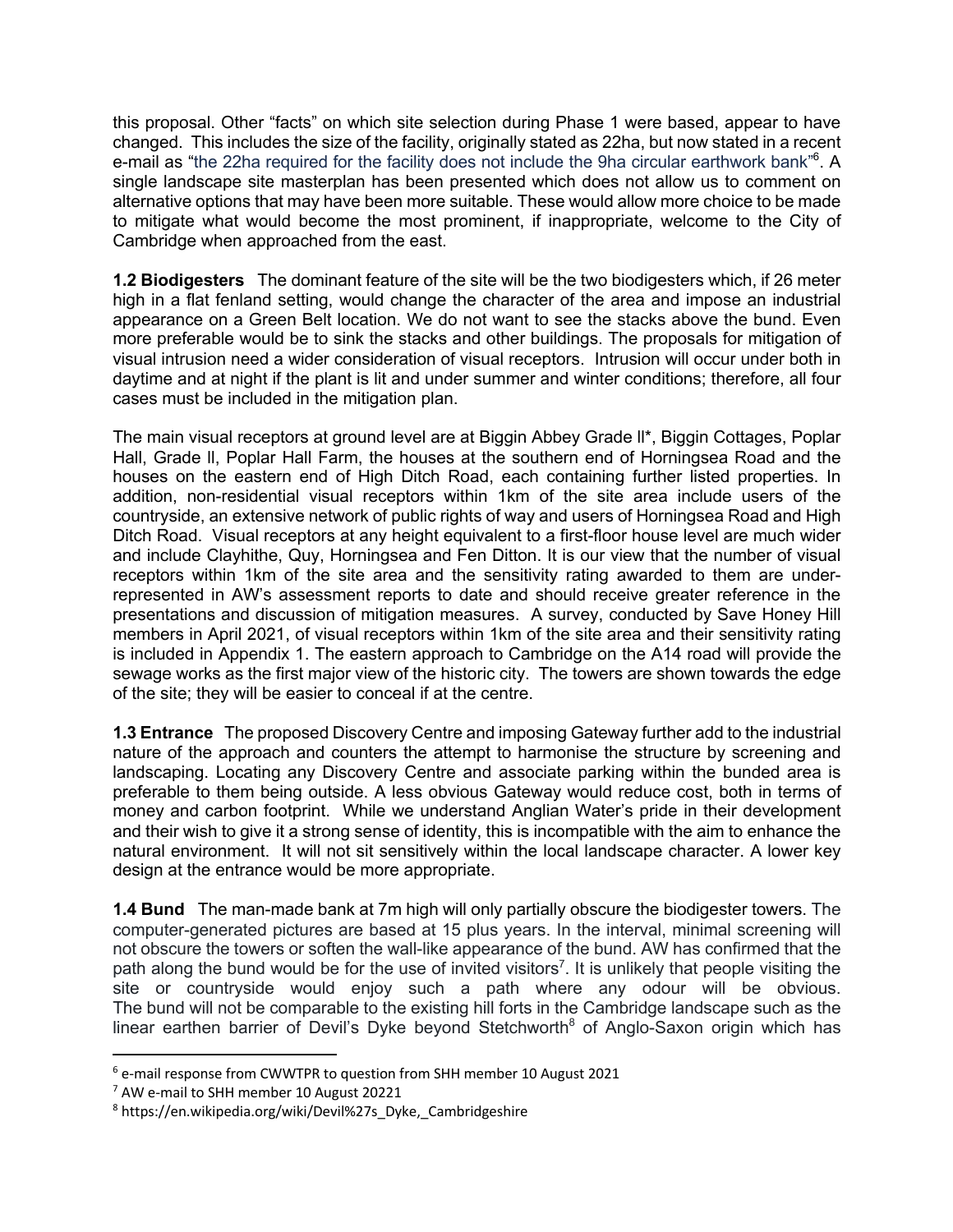extensive chalk grassland, areas of woodland and chalk scrub. Fleam Dyke is rectilinear and very broken up, the highest point being 8 metres. The multivallate hillfort at Wandlebury Camp survived from the Iron Age, was built on an existing hill and the inner ditch was back filled in the 17<sup>th</sup> Century to level the ground for gardens. Situated in the very different rolling landscape of the Gog Magog hills, it is hardly a reasonable comparison with the bizarre appearance of two towers sticking out above an earth bank on flat fenland<sup>9</sup>. However, to prominently top it, for its entire circumference with an equally high metallic fence creates an industrial structure on a massive scale which looks alien and negates the value of the bund put to maintain the openness of the green belt. It has the characteristics of a giant inverted pastry cutter.

Softer screening with mixed, deciduous and evergreen, mature trees from the outset would provide a more natural appearance than the proposed metal fence.

**1.5 Screening** Some critical screening areas, such as the northern end of Horningsea Road (B1047), are based on land currently not in Anglian Water's control. It will require screening with already matured trees to produce the effect in the illustration (p18). This also applies to the views from Low Fen Drove and Fen Ditton. The computer-generated views are taken from ground level while the impact will also be felt from any higher location such as the upper floor of houses, the bridge over the A14 on Horningsea Road, the bridge over the disused railway line on High Ditch Road and the churches at Horningsea and Fen Ditton, both of which are on raised land. Further extensive and critical ground level views within 1km of the site are from High Ditch Road and footpaths to the north, east and west, none of which have been featured in the visual mitigation measures.

**1.6 Pipelines** You have advised that the pipeline from Waterbeach village and the New Town will need a pumping station<sup>10</sup>. You have advised by e-mail<sup>11</sup> that the cost of the pipeline will not be met as part of HIF funding. Please confirm that the cost of the pumping station will also not be met out of HIF funding. The pipeline has to run under the River Cam and in the vicinity of private water supplies and there is the inevitable likelihood that there will be untreated sewage leaks into the environment. Other pipeline routes should be investigated to prevent this hazard. More details are needed on the outfall structure to the River Cam and the discharge chamber next to the River Cam should be more in keeping with that rural area. Tunnelling should be arranged from Honey Hill to Cowley Road so that all excavated materials arrive by tunnel and not by road.

**1.7 Tunnel** You have advised in webinars that the method of tunnelling between Milton and the proposed site is not yet fixed but could be by tunnel boring machine (TBM) or by a series of pipejacks. Whatever the method, the length of tunnelling from a new site should be maximised such that the number of Heavy Goods Vehicle (HGV) movements needed to transport excavated material to the bund can be minimised. Furthermore, material from any other pipejack sites should be considered for reuse elsewhere since our calculations suggest the tunnelling makes a modest contribution to the amount needed to create the bund.

**1.8 Technology** As with other surveys, Technology options are not available for this consultation. The method presented, with its implications for the structures, odour and size, is not fully justified and further technological options should be presented. Without the best technological solution, the aim to be net zero and reduce carbon during construction phase cannot be achieved. This includes the wider implications of sludge spreading where more advanced treatment might

<sup>9</sup> https://historicengland.org.uk/listing/the-list/list-entry/1009395

<sup>10</sup> Para 15:CWWTPR – Statement-of-requirement.pdf

<sup>&</sup>lt;sup>11</sup> AW e-mail to SHH member 19 July 2021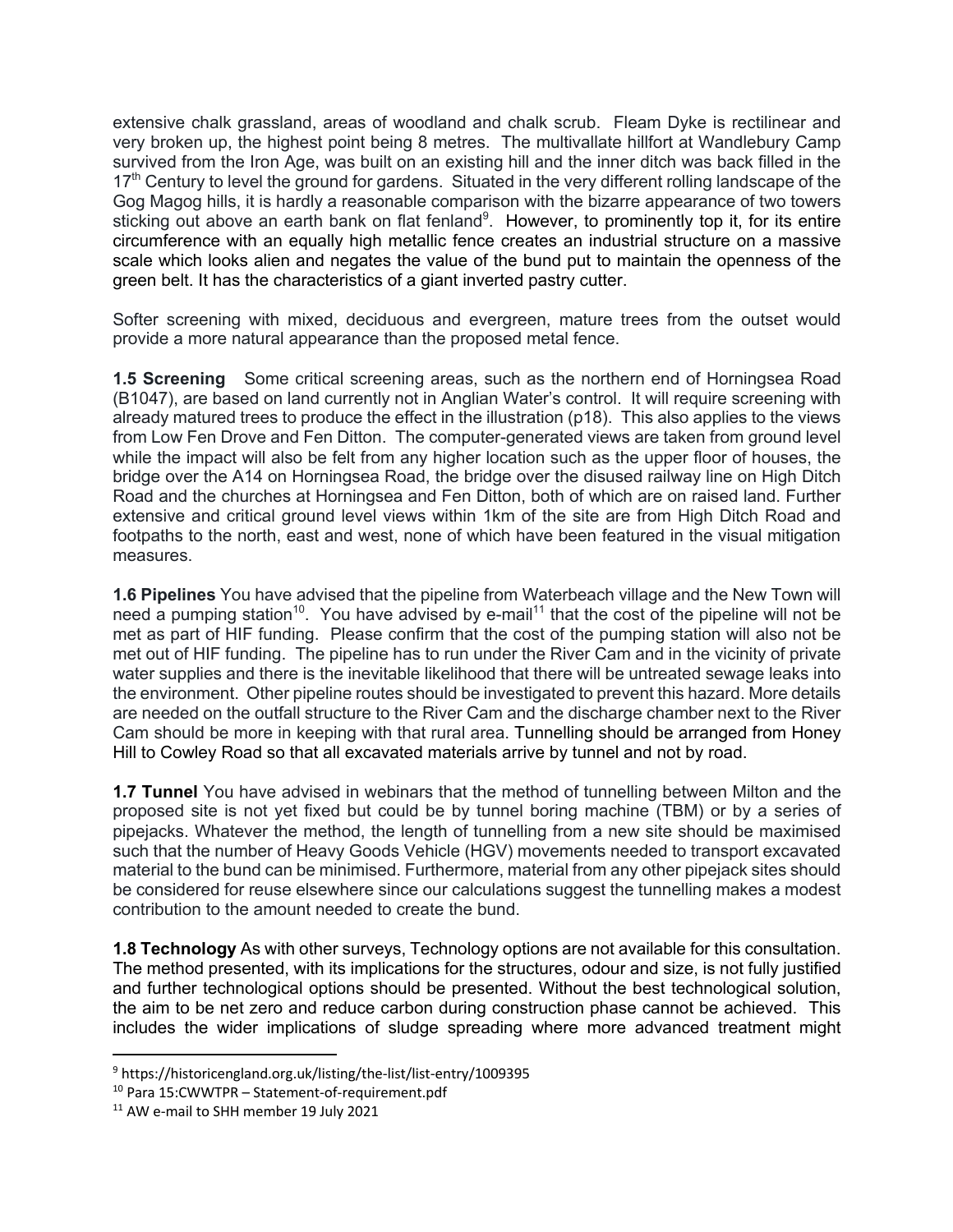contribute more to the feasibility of energy generation. Details of solar energy production are not available and more information on the area, number and position of solar panels is needed. AW's proposals to offset the carbon cost of so much cement and steel etc. for the proposed new works are needed.

**1.9 Space Proofing** AW should demonstrate that the proposed layout of the WWTW allows for the centralisation of the more visible and odiferous parts of the plant so that such elements can also be accommodated centrally if there is a foreseeable need for them to be added later as a result of, say, growth or change in discharge standards.

### **2. Odour**

**2.1 Odour modelling** This appears unchanged since Stage 4 Final Site Assessment in the Phase One Consultation. This is a limited theoretical model, the methodology leaves little confidence in its accuracy, it is limited by the software used to calculate the odour contours and data input. It does not account for real time complaints/observations during current operations outside of the existing plant and or during the meteorological years from which data was abstracted.

Trees, which are understood to be important for odour dispersal, were factored into the original odour model presented at Stage 4. However, this will not be effective until trees have matured in about 15 years. Odour modelling for 1-3 yrs; 3-5yrs etc. would be more useful. It is not clear what impact the bund will have on the odour dispersal or what the introduction of air holes will make.

We know the current Odour Model for the existing plant is inaccurate during normal operations as for example, when the wind is in the North odour from the existing plant is often experienced in Green End, Fen Ditton. This area of Fen Ditton falls well outside the current Odour Model contours for the existing plant. The odour model for the new plant is based on the same 2017 in plant survey data, identical local meteorological data for the year 2013 and the same computer software<sup>12</sup>.

Further, the Odour Model is based on normal operations and does not predict outcomes in strong wind or extreme weather conditions such as extreme heat and heavy rainfall as witnessed nationally over the last two-three years. The meteorological data used is for the years 2012-2016 and therefore does not represent recent current extreme weather experiences.

AW has stated that odour modelling continues to be carried out in order to deliver the lowest, 'negligible' level of odour impact at receptors such as people's homes and existing walking or cycle routes, as it is defined in the Institute of Air Quality Management (IAQM) guidance. However, it is not possible for us to assess what "negligible" levels means and more details would be helpful before the PIER is published at Phase 3.

**2.2 Odour receptors** There is a reference to 500m boundary of 'negligible odour '(1.5-unit odour outline) to be established around residencies. However, changes in wind direction and more adverse weather conditions are likely to impact pedestrians, residents, and businesses. It is of note that a 600m odour buffer zone to any residencies is referenced as existing at the current site

<sup>&</sup>lt;sup>12</sup> https://www.greatercambridgeplanning.org/media/2281/addendum-report-updated-odour-dispersionmodelling-for-cambridge-water-recycling-centre-2020.pdf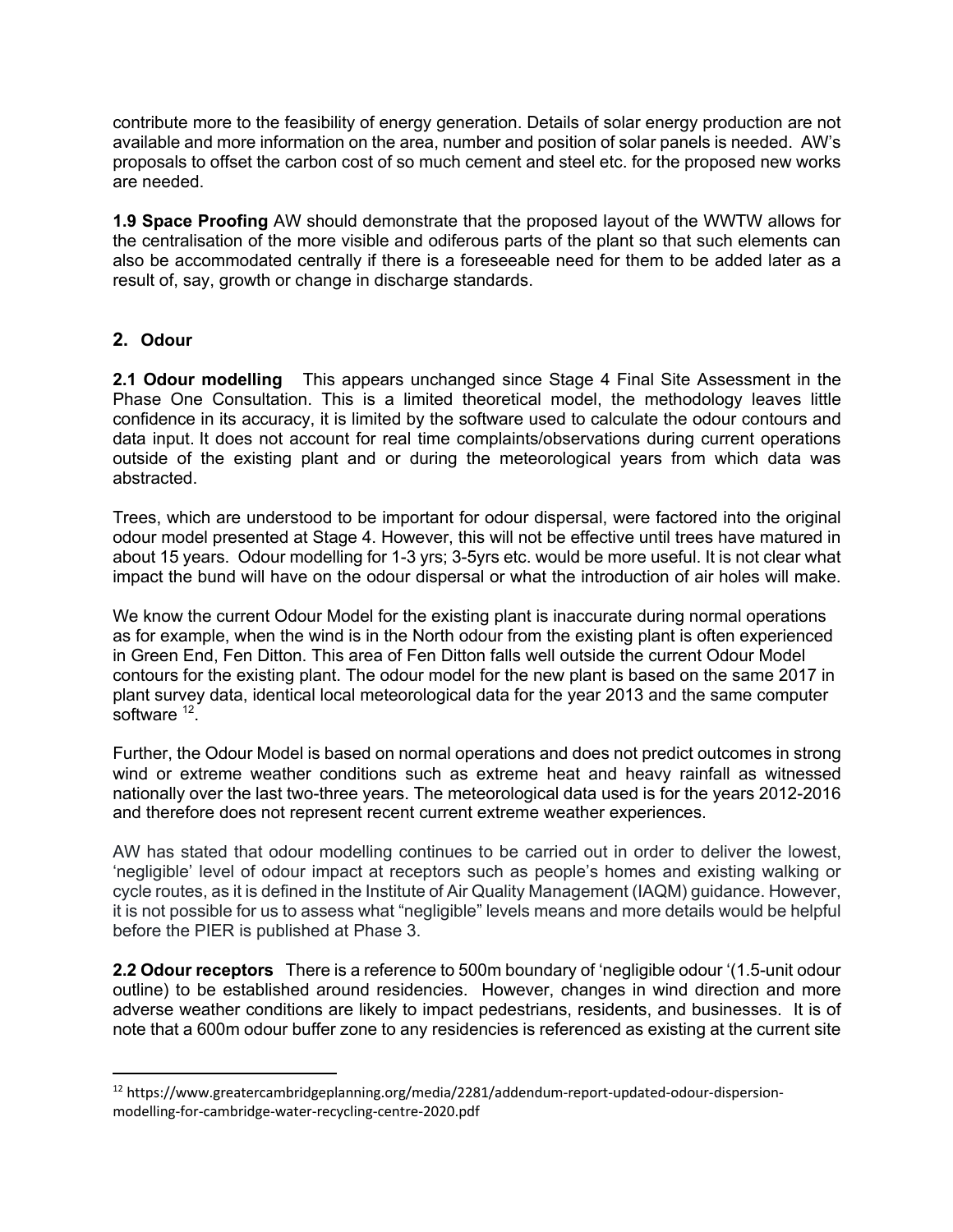in the HIF Business Case<sup>13</sup>. Further, an odour contour of 1 unit, which would extend beyond the proposed site area, would according to the model used, still be experienced by 50% of people. Extending the odour buffer to 600m of residencies and public amenity areas and seeking an odour unit of 1 at the site boundary would increase public confidence in AW's stated commitment to minimising odour nuisance.

**2.3 Odour impact** The effect of odour on respiratory conditions, mental well-being, and autism<sup>14</sup>  $15$  are known. More work needs to be undertaken to measure and attenuate the impact on Fen Ditton Primary School, residents of Biggin Abbey and High Ditch Road and visitors to Low Fen Drove. As above (2.2), It is our view significant odour receptors exist well beyond the odour model shown, these have been underestimated in number and should be awarded a high sensitivity rating. Of those listed by AW, we believe the odour sensitivity rating has been underestimated.

**2.4 Pipeline septicity** More information is needed on the possibility and prevention of odour seepage from septicity in the tunnels and pipelines connecting to the proposed site<sup>16</sup>.

# **3. Traffic and pollution**

**3.1 Construction Phase** A temporary site entrance during the construction phase, which is not the agreed permanent access, is contrary to usual large site management. No Construction Environmental Management Plan (CEMP) has yet been submitted. The choice of construction traffic access and route should be delayed until a decision has been made for the permanent access.

**3.2 Construction access** The proposed access at the A14 junction 34 and B1047 (Horningsea Road) would pose a threat to the Greenways project and the already established cycle and pedestrian route. The increase in traffic at this junction during the four years of construction would heavily impact the village of Horningsea. It will also impact traffic travelling south from Waterbeach New Town to access North and East Cambridge and traffic from Cambridge and Fen Ditton travelling north to access the A14 westbound and the possibility of tailbacks onto the A14. With 200 to 300 HGV movements daily during peak phase of two and a half years, plus light delivery and worker traffic, the impact on a rural road, the surface of which has previously been poorly maintained, will be significant and change the whole character of Horningsea.

During site surveys in July 2021, lorries carrying survey equipment have been seen travelling south on Horningsea High Street to access the site at Snout's Corner.<sup>17</sup>

The construction HGV flows appear to be above the threshold set out in the EPUK/ IAQM guidance18. Further assessments are therefore necessary.

**We strongly advocate that a Permanent A14 dedicated site access route is used for the Construction Phase access (Permanent Option 3).** 

<sup>&</sup>lt;sup>13</sup> HIF Business Case HIF/ FF/ 000069/ BC/ 01 CNFE p10 Para 1

<sup>&</sup>lt;sup>14</sup> https://www.nature.com/articles/s41593-017-0024-x?WT.feed\_name=subjects\_neuroscience

<sup>15</sup> https://onlinelibrary.wiley.com/doi/abs/10.1002/jem.38

<sup>16</sup> https://www.edie.net/library/Septicity-in-sewage-and-sludge/2013

<sup>&</sup>lt;sup>17</sup> e-mail notification to Project Manager AW 12 July 2021

<sup>18</sup> http://www.iaqm.co.uk/text/guidance/air-quality-planning-guidance.pdf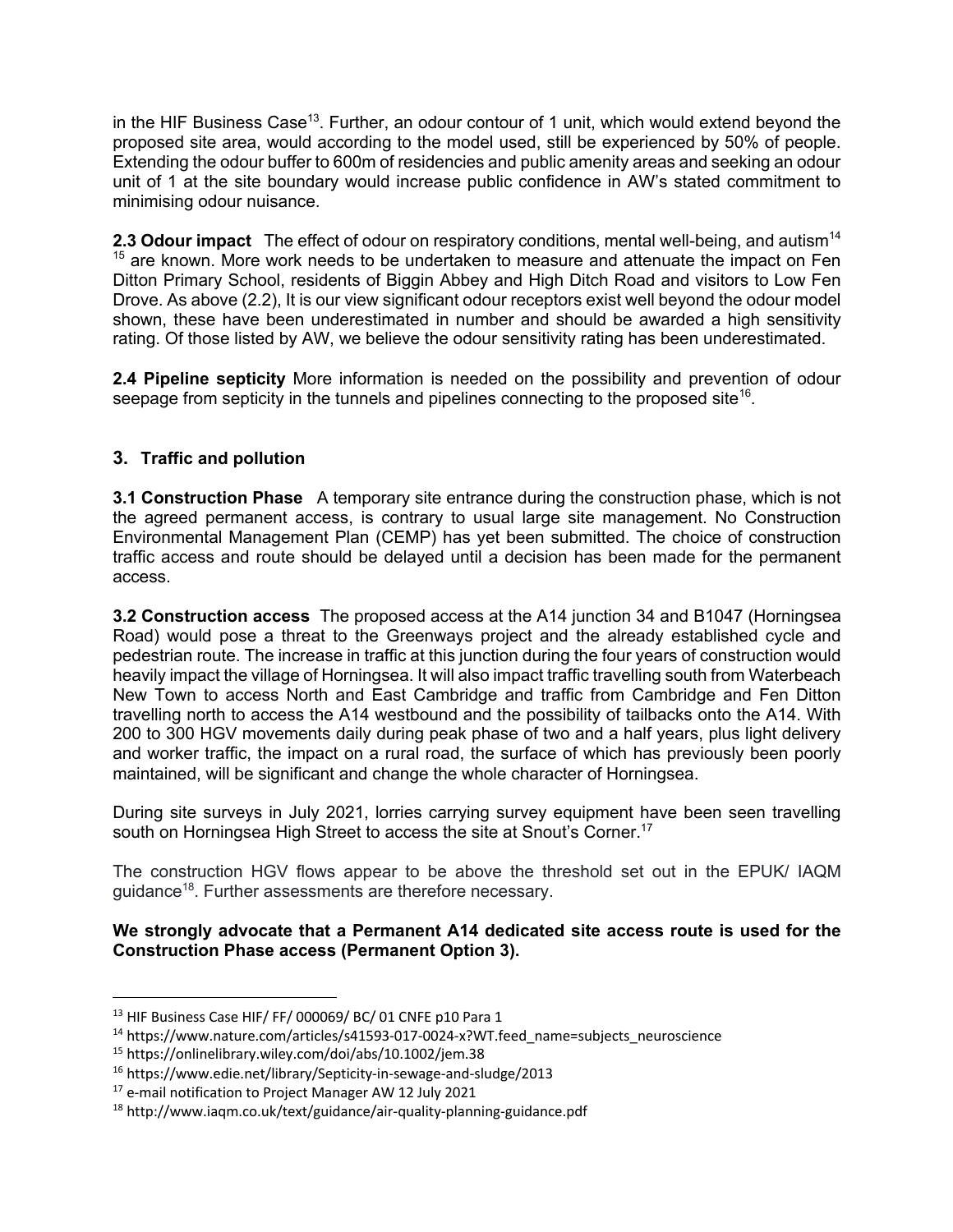**3.3 Permanent access routes** Both options 1A and 1B and Option 2 will cause traffic disruption, both during construction and operational use, change the character of the Green Belt, Conservation Areas and value of public amenities, have huge cost implications and cause pollution with health implications.

**3.3.1 Option 1 Horningsea Road/A14 Jnct. 34** The construction of traffic entrance on Horningsea Road and its closeness to Biggin Abbey appears to be in contravention of the 500m buffer zone specified in the Phase 1 Consultation Protected and Statutorily Designated Heritage sites<sup>19</sup>. This entrance would be within 0.4km of Biggin Abbey II<sup>\*</sup> listed building and 0.3km of the Baits Bite Conservation Area. Horningsea village has Conservation Area status with many listed buildings. The Conservation Area is within 0.6km of this entrance and has listed properties within 0.7km. According to Cambs. County Council Highways officer, Horningsea Road, southward from the north of the bridge, is a Classified unnumbered road: C210. It is a small local road, not designed to do more than connect a village to the rest of the road network. The Planning Inspectorate said Horningsea Road 'has the character of a rural lane'. It would be terribly destructive of its local rural nature, with impact on two Conservation Areas, to turn it into a junction for HGVs. Development on this junction and any use of the classified minor Horningsea Rd (A14 to Horningsea Village) will bring excess traffic and disruption to what is otherwise a relatively quiet rural approach to the village of Horningsea and Baits Bite Lock, including public footpaths and public amenity areas in the vicinity of Low Fen Drove.

We predict HGV access to the site from Horningsea Rd would also bring new HGV traffic down Horningsea Rd towards Fen Ditton and along the B1047 despite weight restrictions.

Children and parents use the cycle and pedestrian route to school at Fen Ditton Primary. The school bus was discontinued when the cycle path was upgraded, and crossings installed across the A14 slip roads. It is a designated Greenway.

We consider Options 1A and 1B are unacceptable and cannot be considered 'mitigation' because they do not adequately protect the villages and local road users, cyclists and pedestrians, and provide for the management of site access and site HGV traffic.

**3.3.2 Option 2 High Ditch Road** is of historical significance forming part of Fleam Dyke, an ancient archaeological feature and heritage of Fen Ditton, a conservation village. Fleam Dyke also having formed the village name, Fen Dittone, meaning 'village by the ditch'. Fen Ditton Village has conservation area status with many listed buildings, a number of which are on the village approach on High Ditch Road. A site entrance at Honey Hill Bridge would be within 0.9km of the Conservation area and 1.0km of listed buildings.

High Ditch Road is a minor road with rural quality and charm and is of high public amenity value. It provides a stunning vista over the Honey Hill area on approach to the village and a charming rural approach/exit for cars and cyclists. Developing this road to accommodate the number of HGVs predicted, would have a negative and irreversible impact on the landscape, views, character, appearance and approach to the adjacent conservation area and land of historical and cultural significance, all of which is contrary to planning policy.

Further, Honey Hill Bridge, built to carry Low Fen Drove, a minor road in part Byway, across the A14, is a public access route for pedestrians and cyclists. This is used for recreational purposes

<sup>19</sup> 500m buffer Heritage Ph 1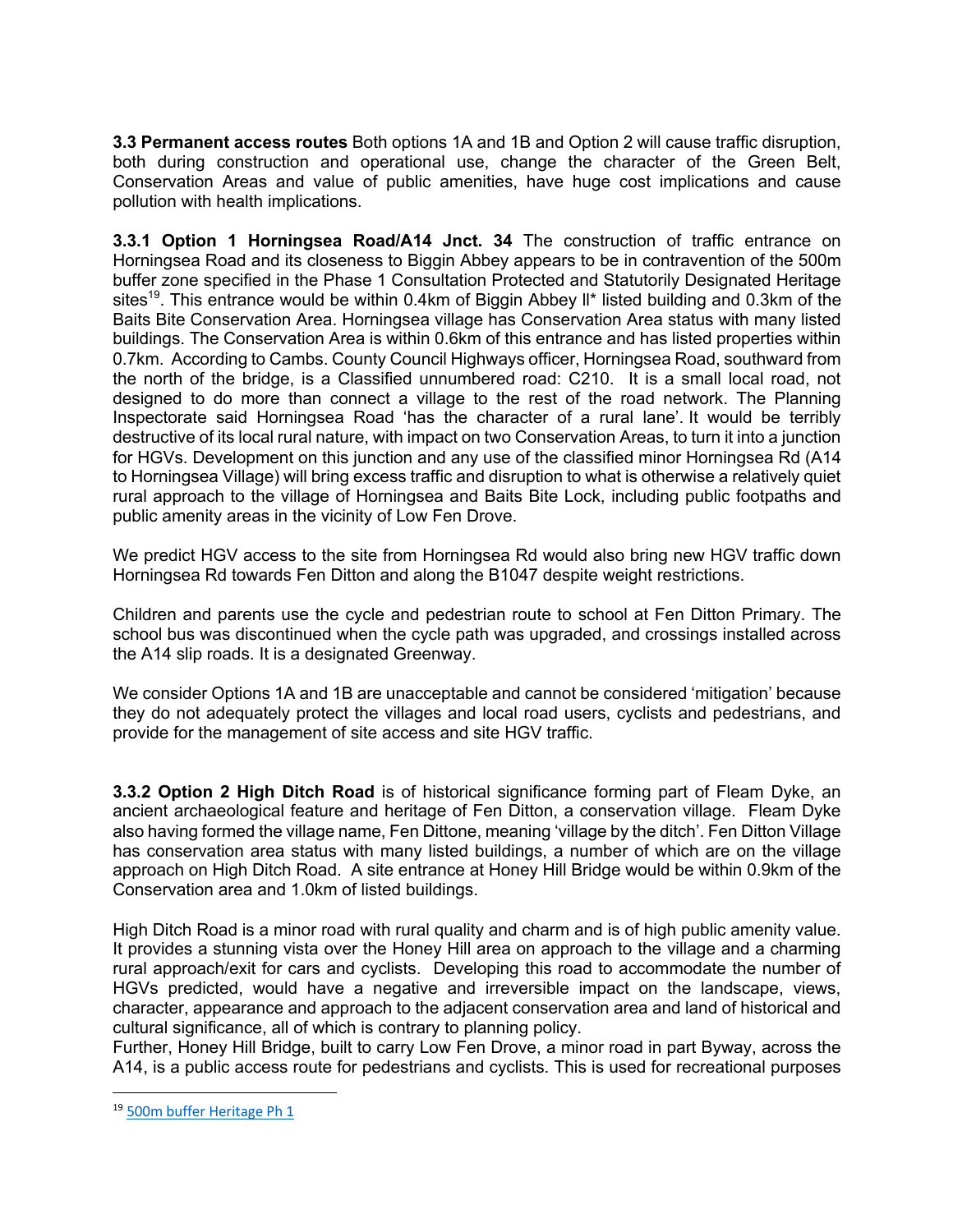round through to Horningsea Rd, where footpaths to and from the River Cam are accessed. A popular alternative after crossing the bridge is to pick up the dismantled railway line (with permission of the landowner) to access the network of footpaths in and around Quy Fen and Anglesey Abbey (NT). It is disingenuous to lump the predictable high cost and disruption to the A14 needed for doubling Low Fen Drove and a new bridge as "… significant improvements to the highway network ..." (Phase 2 Leaflet p26) whereas cost risk and A14 disruption are specifically included as negatives against Option 3. It is also disingenuous to avoid specific mention of the disruption and delays due to HGV use and proposed junction improvements on Newmarket Road during its modification and long-term use. Re-engineering this bridge to accommodate the volume of HGV traffic etc. would clearly remove access to, and quality of, an existing public amenity of high recreational value during its modification.

**3.3.3 Option 3, a new junction on the north side of the A14,** would minimize the impact of HGVs on the wider highway network, would have less environmental impact and less impact on the Green Belt than the other two options. We would suggest cost and programme risks and challenges should be managed such that they are no greater than presented by the other two options. Overall cost and programme for Option 3 are likely to be smaller than Options 2 or 1 which involve major construction/modification of a bridge on Low Fen Drove from High Ditch Road and junction modifications from Newmarket Road or major changes at the A14 junction 34. Option 3 would produce slightly less total traffic mileage to and from site than Option 2 and therefore less operational carbon.

We strongly suggest further discussion with the Department for Transport, Highways England, and Cambridgeshire County Council Highways Department to select this additional junction. There are precedents for such dedicated routes such as those to farms on the Harlow to Saffron Walden stretch of the M11, the access and egress on the A505 for Cambridgeshire County Council's Highways Department at Whittlesford, the Biogas plant off the A505 east of Baldock, toilets and car park layby on eastbound A21 4km and access to Amey Recycling Plant on A10.

# **4. Impact on environment**

**4.1 Green Belt** The proposed site will cause irreversible damage to the Green Belt with threat to adjacent SSSI location at Quy Fen. Reduction of recreational facilities will increase the urbanisation of and around Cambridge. It is illogical to reduce and degrade the green belt in an area adjacent to where the greatest growth of Cambridge is being planned. The removal of the important gateway to National Trust's Wicken Fen Vision and the impact on wildlife, both by night and day, will be difficult to remedy. While most of the paths already exist, the proposed bridleway will depend on the permission of another landowner, as will the rewilding ambitions. The site needs to be as small as possible, sunk as deeply as possible and covered where appropriate with vegetation roofing where not used for solar panels.

**4.2 Provision of new green spaces** This is a somewhat dubious claim as the current green space will have a large industrial site built on it. The site it replaces at Cowley Road will be urbanized with a shortage of green space. For the residents of the proposed high-density housing there will be a loss of Green Belt recreational provision and the proposed new footpaths are within the odour impact zone.

**4.3 Carbon footprint** While the goal is to reach net zero carbon emissions by 2030, the carbon footprint due to the decommissioning, move and decontamination of the old site has not been included. For example, the use of one million tonnes of concrete equates to approximately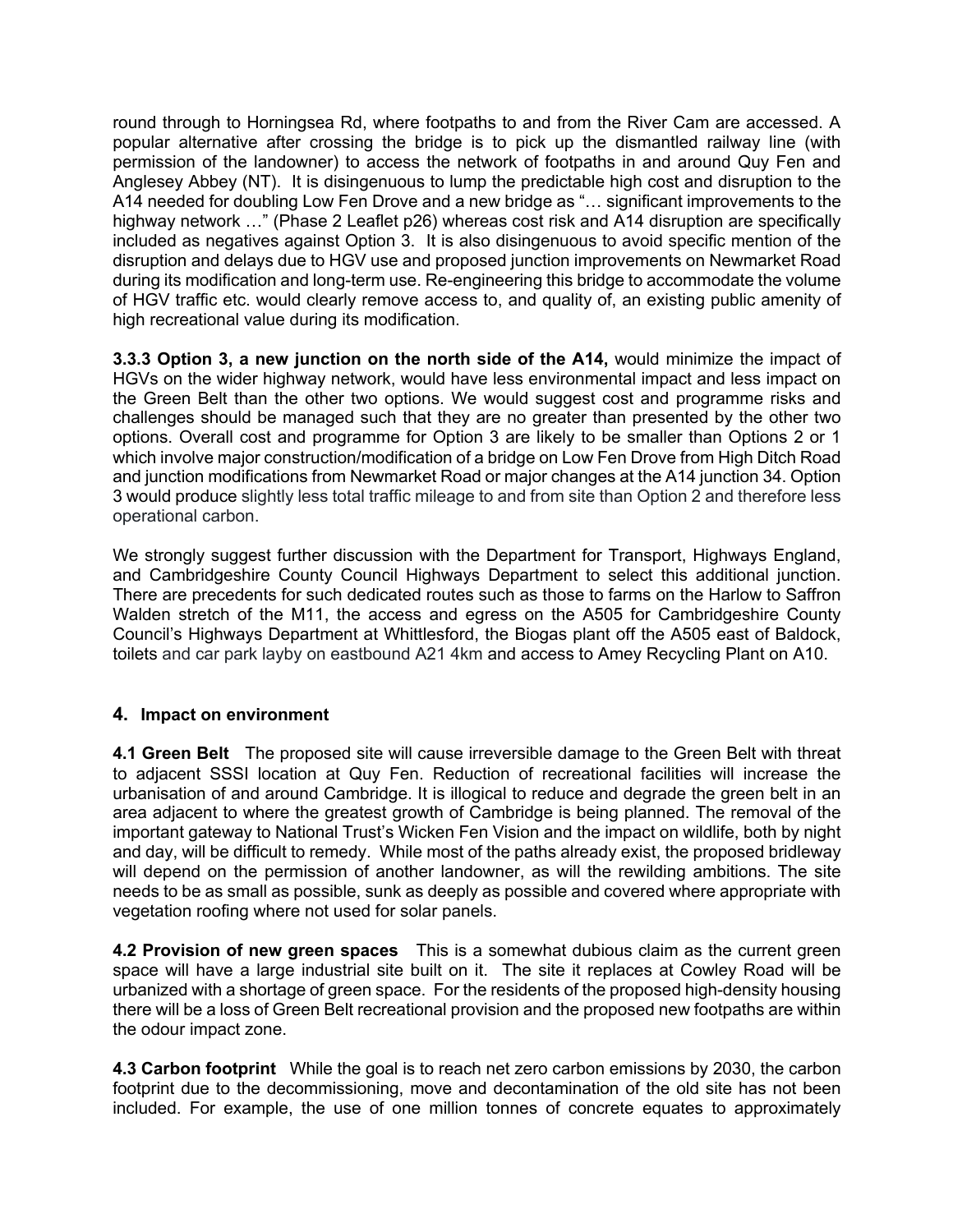80,000,000 kg of CO2. There is no evidence of research into the use of building material with a lower carbon footprint. We suggest that a more realistic estimate of the carbon footprint produced by the move, build and decommissioning, together with that of the heavy goods vehicles and support vehicles should be made available and alternatives considered. This more realistic estimate would then give a better indication of what is needed to offset it.

The recently published Intergovernmental Panel on Climate Change (IPCC) Report  $^{20}$  shows that global warming has already impacted natural and human systems with increased flooding, forest fire destruction and loss of some ecosystems. It warns that reaching and sustaining net global anthropogenic CO2 emissions is necessary to halt global warming. There must be more evidence of Anglian Water's plan to reduce and offset carbon emissions and in a tighter timescale.

**4.4 Biodiversity** Although this area is mostly agricultural, there is, nevertheless, evidence of valuable biodiversity with a range of flora and fauna especially at the margins and at the disused railway line (partly a Country Wildlife Site [CWS] designation). This includes roe deer, badgers, foxes, voles, bats, birds, invertebrates, and rare bees. The introduction of woodland and wetlands may not be appropriate or maintainable in fenland, so the wetlands maybe a necessary part of the technology. More detail is needed on the method and resources needed for regenerative farming and whether support will be given to current owners and tenants to achieve this or whether this will be part of services provided by Anglian Water. The area of South Wicken was identified as an important section of Green Belt and a 'priority area' in 'The Cambridge Nature Network' report<sup>21</sup>. A net biodiversity gain of only 10% is insufficient and contrary to SCDC Doubling Nature strategy $^{22}$ .

**4.5 Light and pollution and noise disturbance** Maintenance of the site throughout 24 hours and light emissions from HGVs and light traffic during construction will impact on nocturnal habitats. The desk-top modelling used in the Phase One consultation needs to be extended to investigate the effect on bats, moths, owls, and rodents by light pollution. Badger setts have been identified in the area, otters are seen on this stretch of the Cam, deer and foxes are frequently seen; all will be disturbed by construction.

**4.6 Water sources** The site is underlain by the lowermost strata of the Chalk Aquifer. The Chalk is classified as a principal aquifer and is therefore protected by law from contamination, whether the ground water is used or not. Groundwater passing beneath the sewage works will undoubtedly suffer contamination originating at the works during the long-anticipated lifetime. This could occur due to a rare unplanned event or as the result of deterioration of any engineered protection over time. Contaminated ground water in the Chalk aquifer beneath the site would pollute three receptors: protected rights (local well users), parts of the surface drainage network, and Stow cum Quy Fen, a Site of Special Scientific Interest. Some residents in Horningsea are dependent on wells for their water supply. AW should place their reports on these issues on their website

While the CWWTPR Flood Risk Factsheet claims the site is in an area of low risk from surface water flooding, the Environment Agency's Long Term Flood Risk Map shows a high risk, i.e. chance of flooding greater than 3.3% at the adjacent area of Three Cornered Plantation and in a

<sup>20</sup> https://www.ipcc.ch/sr15/

<sup>&</sup>lt;sup>21</sup> The Cambridge Nature Network: A Nature Recovery Network for Cambridge and its Surrounds, Final Report', The Wildlife Trust for Bedfordshire, Cambridgeshire and Northamptonshire, March 2021

<sup>22</sup> https://www.scambs.gov.uk/media/16837/corrected-digital-final-doubling-nature-strategy.pd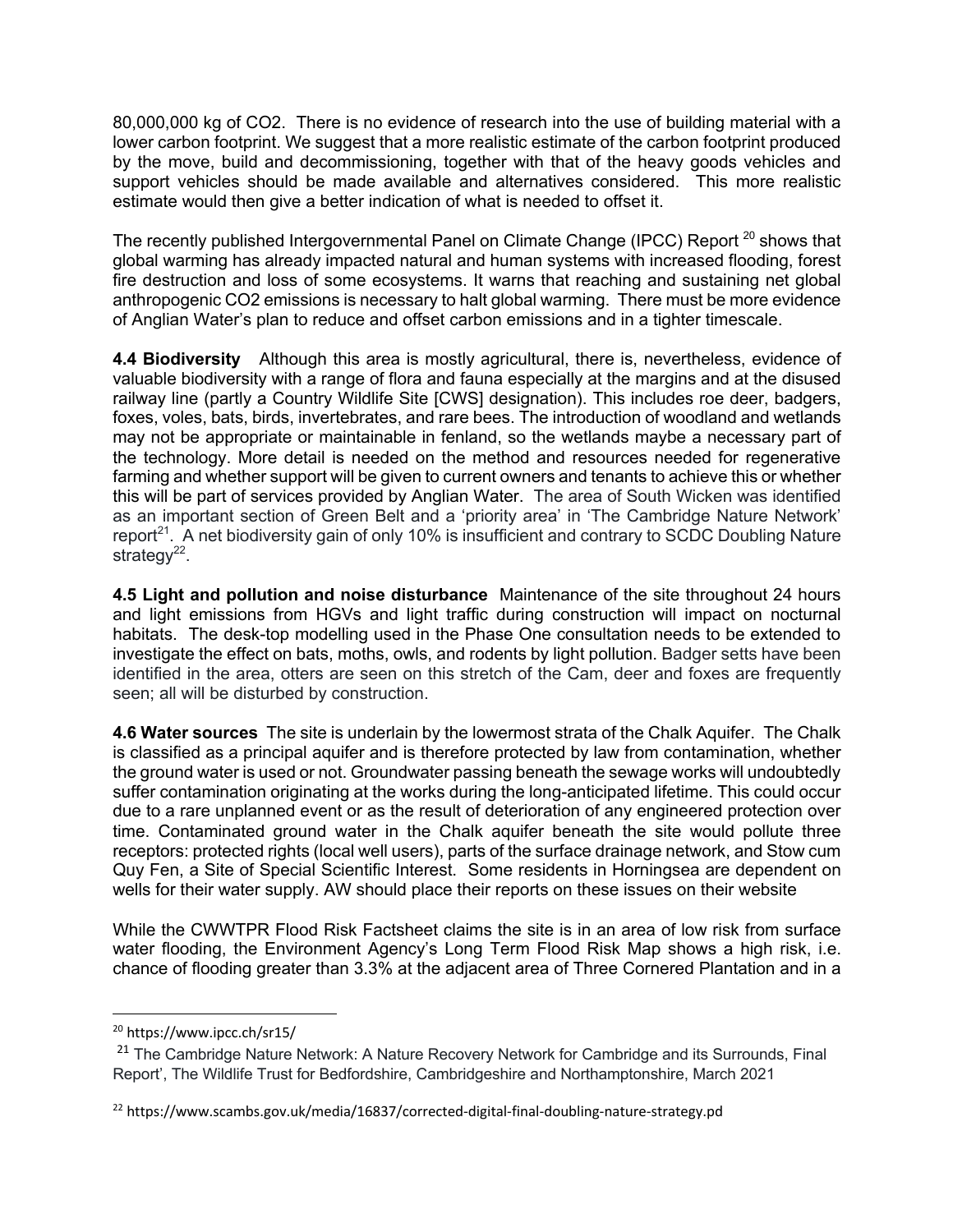line northwards parallel to Horningsea Road<sup>23</sup>. Flooding would contribute to ground water contamination of the chalk aquifer. A wider plan is needed to increase water reuse. There is insufficient information on Sustainable Drainage Systems (SuDs) and drainage proposals, especially in relation to increased flooding in the area.

# **5. Impact on local amenities**

**5.1 Character** The dominant feature of the Honey Hill area is that of flat, agricultural land with paths, including National Ways, accessible to residents and visitors**.** Positioning a large industrial unit within it removes that local amenity and deprives those people of an important feature for recreational use.

**5.2 Size and position** The proposed bank and landscaping cannot disguise the site. It will change the character of the southern area of Horningsea and the setting of three Conservation areas. If cost and geology were not an issue in the choice of this site, then building the biodigesters below ground or building more would make it less obvious. The proposed bridleway link from Low Fen Drove to Station Road, Quy, along the old railway line, is outside the area of control of Anglian Water. Unless odour is reduced considerably it is unlikely to succeed as a recreational area.

# **6. Impact on local communities**

**6.1 The communities** The proposed location lies between Horningsea to the north, the proposed Construction and Option 1 entrance being 500m from the village, and Fen Ditton to the south. However, it will also impact the villages of Quy and Teversham. The health and well-being of recreational users, residents, primary school users, local businesses, including Garden Centre, pubs, restaurants, and small industrial units, will be impacted in these villages. Residents from the northern fringe of Cambridge who currently use the area for walking, cycling and horse-riding will also be affected. Quality of life will be negatively impacted by odour, noise and pollution from traffic, the loss of a tranquil area and light pollution from construction and operation. The only long-term mitigation can be shorter, sunken stacks and buildings, a smaller footprint and mature screening.

The only mitigation in respect of construction traffic impact is to use the Option 3 proposal for direct access from A14 between junctions 34 and 35. More detail and mitigation are needed on noise reduction methods, both during construction and operation, to reduce impact on residents.

**6.2 Impact on conservation areas, heritage, and listed buildings** A recent review by SCDC of the Conservation Area Programme has emphasised the importance of historic areas in South Cambridgeshire.<sup>24</sup> There will be adverse changes to the character and setting of villages with Conservation Area status and multiple graded properties within them. The presence of an industrial site in close proximity to listed buildings is out of character. The Conservation areas in Fen Ditton, Baits Bite Lock and Horningsea reflect a history dating back more than 800 years<sup>25</sup>. Although the populations have fluctuated a little in that time, the size and character has not changed much and a large industrial site close by will have considerable detrimental effect.

<sup>23</sup> https://flood-warning-information.service.gov.uk/long-term-flood-risk/map

<sup>&</sup>lt;sup>24</sup> Minutes Cabinet Meeting 5 July 2021 SCDC Agenda Item 4 Reports Pack

<sup>25</sup> https://www.british-history.ac.uk/vch/cambs/vol10/pp160-163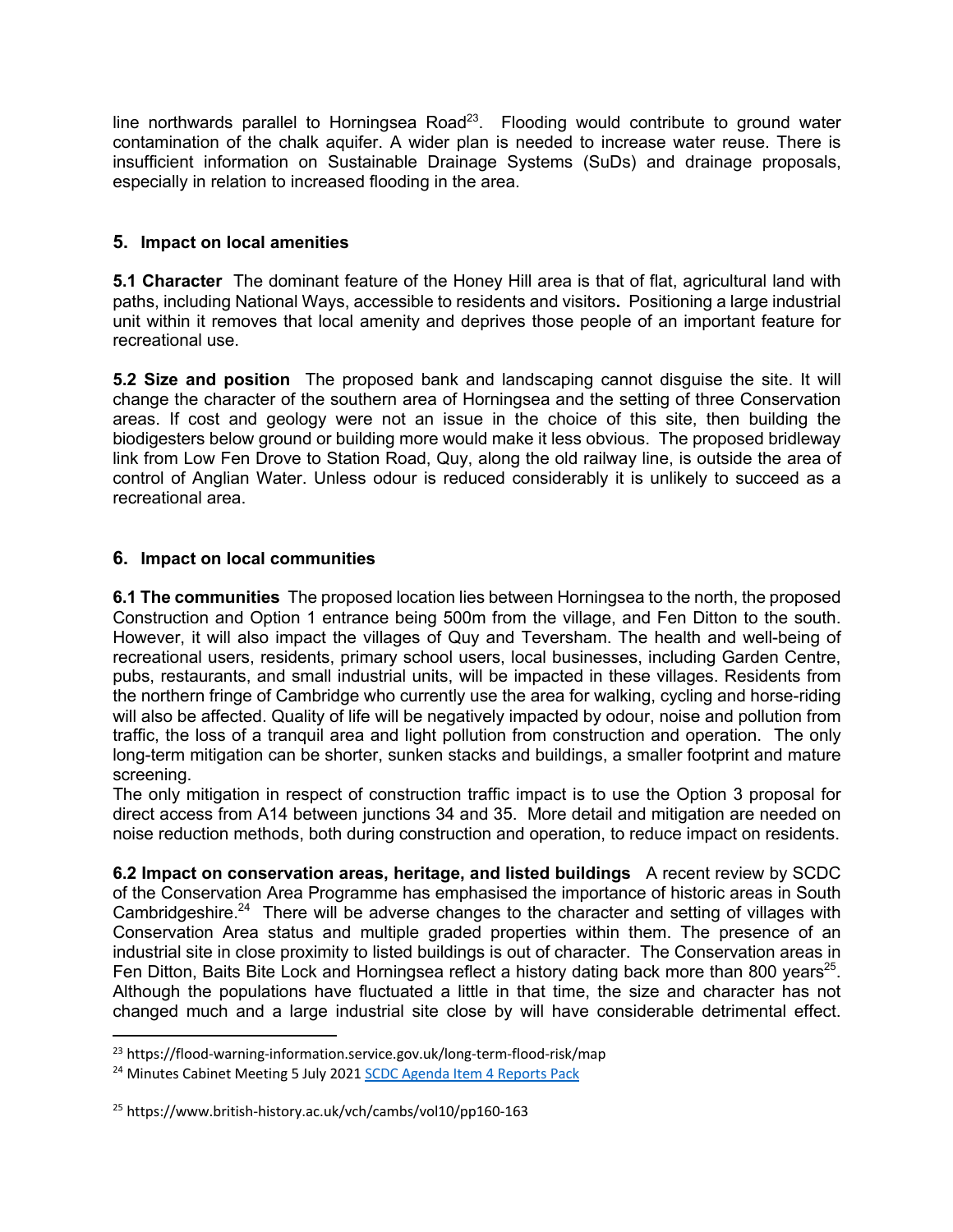Horningsea, especially, is a discrete rural village whose agricultural character, with barns lining the road at the northern end, is especially important where the linear nature of much of the village means that views to the open fields to the east can be seen from many parts of the village. Many houses and both public houses are listed buildings and the only other commercial complex centres on a Garden Centre. Fen Ditton is also an essentially linear village with a rural feel and a high proportion of good quality buildings and spaces and is bordered by the River Cam to the west and by fenland to the east. High Ditch Road has several listed buildings before crossing the old railway track and reaching one of the proposed entrances to the site at Long Fen Drove. The proposed site entrances are within 0.9km, 0.3km, 0.6km respectively of the three Conservation Areas.

A development of the size and appearance proposed is contrary to South Cambridgeshire District Council (SCDC) Policy Horningsea Conservation Area (DCV 0030)<sup>26</sup>, SCDC Baits Bite Lock Conservation Policy (DCV 0040)<sup>27</sup> and SCDC Policy Fen Ditton Conservation Area (DCV 0029)<sup>28</sup>.

It is therefore important that the mitigation that would be provided by AW avoids degrading the conservation and historic nature of the parishes, whether due to odour, traffic, visual intrusion or any other reason.

## **7. Next steps**

So many details, which will direct final decisions on design, traffic routes and orientation of plant, are unknown until surveys have been completed. It is, therefore, difficult for those responding to the consultation to have meaningful input. We suggest that technical reports should be made available immediately on their completion so that residents can have more involvement in decisions before the Phase 3 Consultation. Only then might a plant in keeping with Cambridge's acknowledged standing be provided for the long-term future.

We understand that the Environmental Impact Assessment Scoping (EIAS) request will be available to the Planning Inspectorate around 4 October 2021. We ask that we have access to the EIAS request, and the discussions held prior to the request, between Anglian Water and the local planning authorities.

There is no need to release this area of Green Belt; exceptional circumstances have not been established and it is against the National Planning Framework. We, therefore, ask that before more harm is done to the environment and to the economy, the developments at North East Cambridge and the proposed relocation of the WWTP should be considered together and reviewed in the light of post-Covid working and living conditions.

Margaret Starkie For Save Honey Hill Group 16 August 2021

<sup>26</sup> https://www.scambs.gov.uk/media/9008/horningsea\_0.pdf

<sup>27</sup> https://www.scambs.gov.uk/media/7373/baits-bite-lock.pdf

<sup>28</sup> https://www.scambs.gov.uk/media/8523/fen-ditton\_0.pdf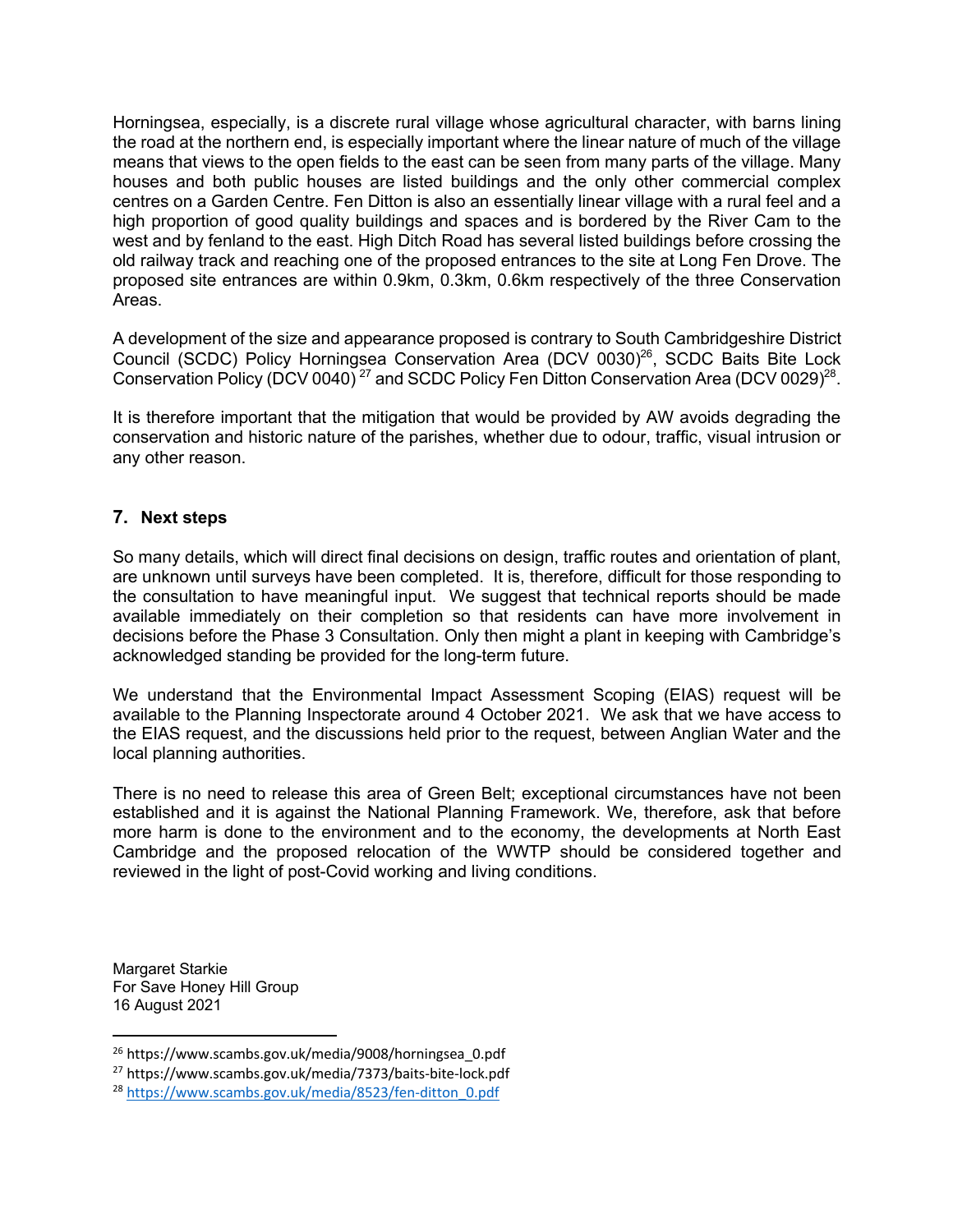# **Appendix 1**

#### **Visual Receptors – CWWTPR Selected Site Area – Honey Hill 05/05/21**

Visual Receptors identified in April 2021 are tabled below, at this time there was partial leaf coverage within the landscape, a survey during winter months may reveal more visual receptor sites. The receptors have been limited to within approximately 1.km of the Site Area as identified by AW in the Stage 4 documentation. An approximate minimum distance from the Site Area is listed, the conservation area setting is identified, and each receptor given a Visual Sensitivity Rating according to the criteria set out in Table B. 10 (AW Stage 4 Appendix B Environmental Assessment). Notes supporting the Table are below. A number of maps/tables accompany this document in a separate file including footpaths; conservation areas; parish boundaries; CWWTPR Site Area; Visual Sensitivity Rating scale: Visual Receptors Maps ii. pptx and are useful for illustration. Photographs as supporting evidence from a number of sites are available but have not been included here.

| AW Site Area Visual Receptors - Identified April 2021                  | <b>Conserv</b> | Approx.           | <b>Visual</b>      |
|------------------------------------------------------------------------|----------------|-------------------|--------------------|
|                                                                        | ation          | distance          | <b>Sensitivity</b> |
|                                                                        | area           |                   | rating             |
| <b>PRoW - see notes</b>                                                |                |                   |                    |
| Users of National Cycle Route No.11 looking East                       | Y              | 1.0km             | High               |
| Users of off-road Cycle Route and footway B1047 looking East           |                |                   |                    |
| (forming Horningsea Greenways)                                         |                | 0.5km             | High               |
| Users of riverside footpath 162/1 looking East                         | Y              | 1.0km             | High               |
| Users of footpath 85/3 looking North East                              | Y              | 0.8 <sub>km</sub> | High               |
| Users of footpath 85/6 looking East - Harcamlow Way & Fen Rivers       |                |                   |                    |
| Way                                                                    | Y              | 0.8km             | High               |
| Users of footpath 85/5 and Byway 130/3 Field Lane looking North East   |                | 0.8km             | High               |
| Users of footpath 85/8 looking East                                    | Y              | 0.3km             | High               |
| Users of footpath 130/1 looking South East - Harcamlow Way & Fen       |                |                   |                    |
| <b>Rivers Way</b>                                                      | Y              | 0.8km             | High               |
| Users of footpath 130/2 Looking East                                   | Y              | 0.7km             | High               |
| Users of Byway 85/14 Looking West                                      |                | 0.8km             | High               |
| Users of footpath 130/6 Looking South                                  |                | 0.7km             | High               |
| Users of footpath 130/7 Looking South West                             |                | 0.8km             | High               |
| Users of footpath 85/12 Looking South West                             |                | 0.8km             | High               |
| Users of footpath/Bridelway 218/5 Looking South West                   |                | $0.7$ km          | High               |
| Users of footpath 85/15 looking South West                             |                | 0.8 <sub>km</sub> | High               |
| User of footpath 218/2 Looking North West - Harcamlow Way              |                | 0.8km             | High               |
| Users of the River Cam - rowing, leisure craft etc. looking South East | Y              | 0.8km             | High               |
|                                                                        |                |                   |                    |
| <b>Roads - See Notes</b>                                               |                |                   |                    |
| Users of High Ditch Road - Classified as Minor                         | Y              | 0km               | High               |
| Users of Horningsea Rd - Classified B1047                              | Y              | 0km               | High               |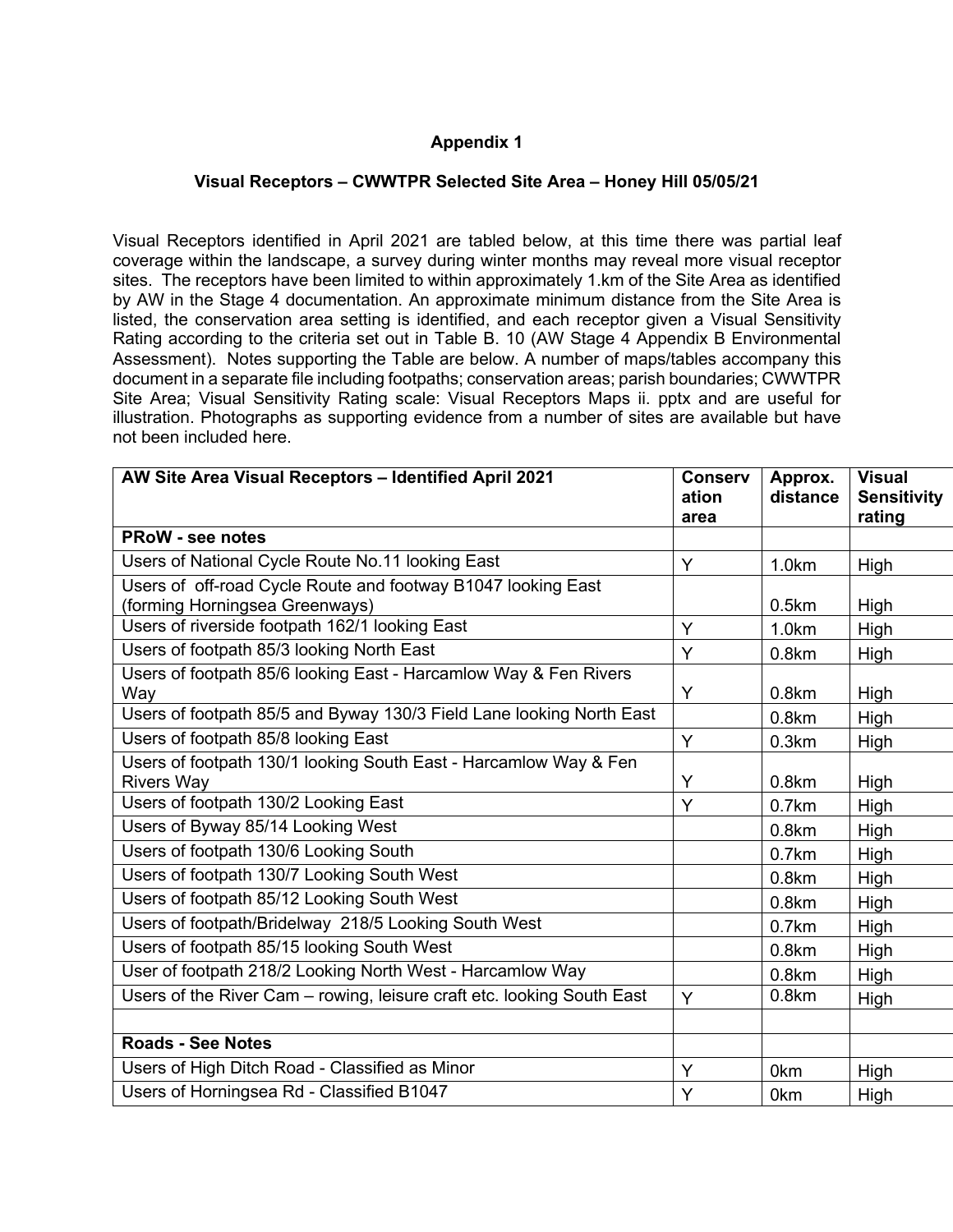| Users of Low Fen Drove                                                                        |   | 0km               | High |
|-----------------------------------------------------------------------------------------------|---|-------------------|------|
| *Users of disused railway track - Low Fen Drove to Station Rd, Quy                            |   | 0.4km             | High |
|                                                                                               |   |                   |      |
| <b>Conservation Areas - See Notes</b>                                                         |   |                   |      |
| Horningsea                                                                                    |   | $0.4 -$           |      |
|                                                                                               | Y | 0.5km             | High |
| <b>Baits Bite Lock</b>                                                                        | Y | 0.4km             | High |
| Fen Ditton                                                                                    | Y | 0.5km             | High |
|                                                                                               |   |                   |      |
|                                                                                               |   |                   |      |
| <b>Listed Properties - See Notes</b>                                                          |   |                   |      |
| Quy Water Mill Grade II Hotel, Gym & Wedding Venue Business                                   |   |                   |      |
| Newmarket Rd Quy                                                                              | Y | 0.5km             | High |
| Quy Hall Grade II Station Rd Quy - Residential                                                | Y | 0.8km             | High |
| Lodges to Quy Hall - Residential                                                              | Y | 0.8km             | High |
| Home Farm House Grade II* - High Ditch Rd Fen Ditton - Residential                            | Y | 0.8km             | High |
| Mulberry House Grade II - High Ditch Rd Fen Ditton - Residential                              | Y | 0.8km             | High |
| No's 15 & 17 High Ditch Rd- Grade II High Ditch RD Fen Ditton-                                |   |                   |      |
| Residential                                                                                   | Y | 0.8km             | High |
| Manor Farm House Grade II High Ditch Rd Fen Ditton - Residential                              | Y | 0.8km             | High |
| *Wildfowl Cottage Grade II Baits Bite Lock Fen Ditton - Residential                           | Y | 0.9km             | High |
| *Biggin Abbey Grade II* Horningsea Rd Fen Ditton-Residential                                  | Y | 0.5km             | High |
| *Poplar Hall Farm Grade II Fen Ditton -Residential                                            | Y | 0.5km             | High |
| The Plough & Fleece - Grade II Community PH Grade II Horningsea                               | Y | 0.8 <sub>km</sub> | High |
| St Mary Virgin Church Grade II* - Fen Ditton view from Tower                                  | Y | 0.5km             | High |
| St Mary Church Grade II* - Quy view from Tower                                                | Y | 0.8km             | High |
| St Peter's Church Grade I - Horningsea view from Tower                                        | Y | 0.8km             | High |
|                                                                                               |   |                   |      |
| *Residents High Ditch Rd, Fen Ditton- Looking East Opposite Low                               |   | 0.1km             | High |
| Fen Drove Way approx 6<br>Residents of High Ditch Rd, Fen Ditton Looking North East approx 30 | Y |                   |      |
| Residents of Horningsea Rd, Fen Ditton Looking North East approx 30                           |   |                   | High |
|                                                                                               |   |                   | High |
| Residents of Musgrave Way, Fen Ditton looking North East approx 10                            |   |                   | High |
| Residents of Green End, Fen Ditton looking North East approx 6                                |   |                   | High |
| Residents of Stanbury Close, Fen Ditton looking North East approx 12                          |   |                   | High |
| Residents of High Street, Horningsea Looking South approx 10                                  | Y |                   | High |
| Residents of Clayhithe Road, Horningsea Looking South approx 6                                | Y |                   | High |
| Residents of Station Road, Quy looking South West approx 3                                    |   |                   | High |
| Residents of property Low Fen Drove 1                                                         |   | 0.4km             | High |
|                                                                                               |   |                   |      |
| <b>Businesses</b>                                                                             |   |                   |      |
| Francis Court, High Ditch RD approx 6 Offices                                                 | Y | 0.8km             | High |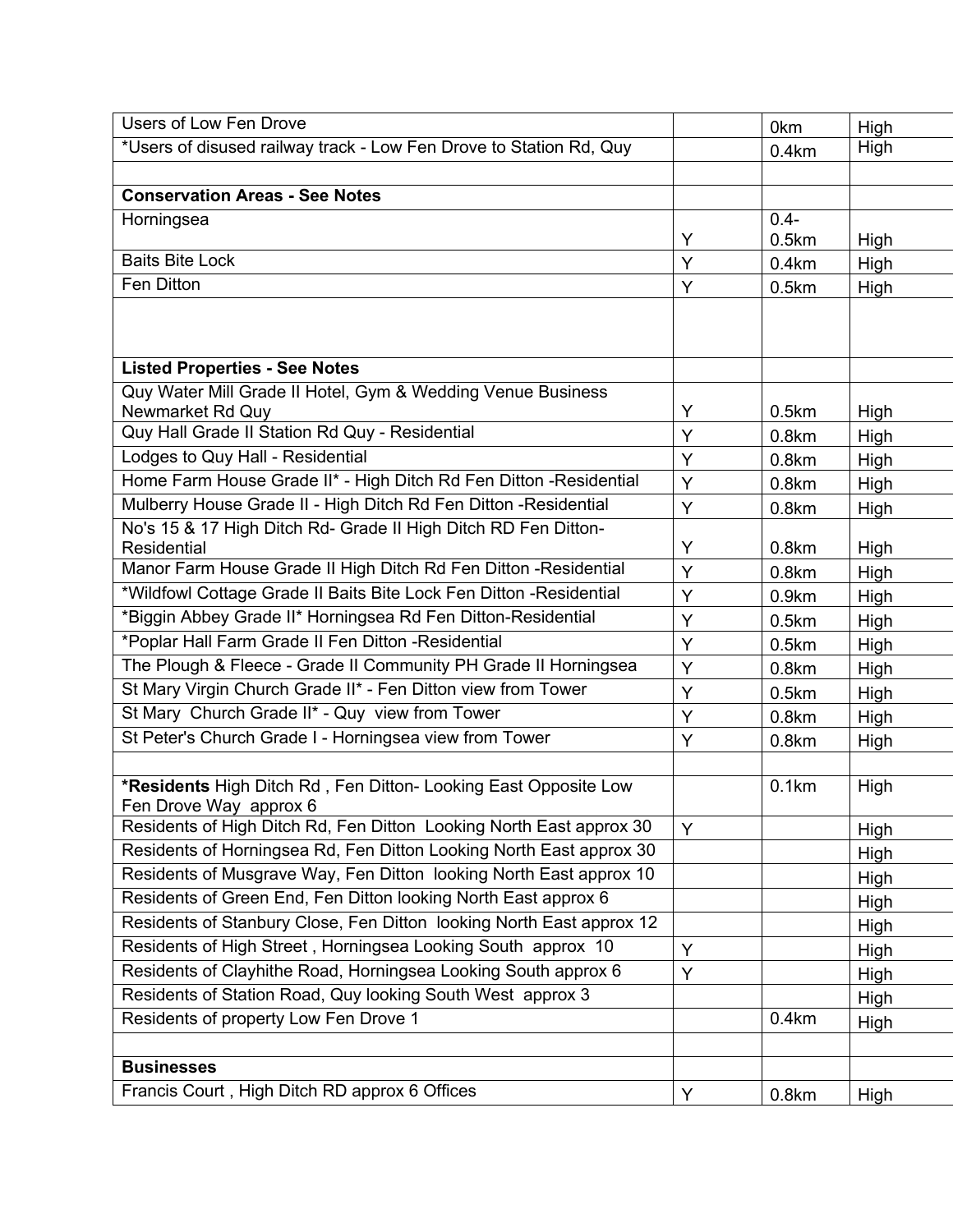| Scotsdales Garden Centre High Street, Horningsea                                |             | 0.5km             | High |
|---------------------------------------------------------------------------------|-------------|-------------------|------|
| Gayton Farm Campsite, Clayhithe Rd, Horningsea                                  |             | 0.5km             | High |
| The Plough & Fleece - Grade II Community PH Grade II Horningsea                 | Υ           | 0.8 <sub>km</sub> | High |
| Quy Water Mill Grade II Hotel, Gym & Wedding Venue Business<br>Newmarket Rd Quy | Y           | 0.5km             | High |
| <b>Open Scenic Areas</b>                                                        |             |                   |      |
|                                                                                 |             |                   |      |
| Fen Ditton Recreation Ground                                                    | $\check{ }$ | 0.8km             | High |
| Fen Ditton Primary School Grounds                                               |             | $0.5$ km          | High |
| *NT Anglesey Abbey Grade II & Gardens                                           |             | 1.2km             | High |
| National Trust Land & footpaths adjacent to Quy Fen/Anglesey Abbey              |             | 1 <sub>km</sub>   | High |
| *Quy Fen SSSI                                                                   |             | 1 <sub>km</sub>   | High |
|                                                                                 |             |                   |      |

## **NOTES**

### **Footpaths**

Footpaths from where the site area cannot be seen as a result of vegetation or other screening at the time of the survey have been excluded. Some footpaths view the site area throughout, others where there are 4–5-meter gaps in vegetation at intervals. The impact on the character of the landscape as viewed from these footpaths is considered to have a significant negative impact on the amenity value.

### **Roads**

### **High Ditch Road**

High Ditch Road is a narrow minor rural road with open landscape views over Honey Hill, is of historical significance forming part of Fleam Dyke, an ancient archaeological feature and heritage of Fen Ditton, a conservation village. Fleam Dyke also having formed the village name, Fen 'Dittone', meaning village by the ditch. It has a key role in the approach to the village forming the character and appearance of Fen Ditton Conservation Area and listed buildings within. The changes to High Ditch Road and Honey Hill Bridge over Low Fen Drove (currently designed for farm vehicles only) as proposed by AW to accommodate operations of the site including 140 HGV vehicles a day, will be viewed and experienced by users of High Ditch Rd and will have a very severe impact on the setting, character and appearance of the Conservation Area and historical heritage of High Ditch Rd. Users of High Ditch Rd include recreational cyclists.

### **Horningsea Road - C210**

Horningsea Road forms a rural approach with extensive views of open landscape and Honey Hill informing the character and setting of Horningsea Conservation Area and listed buildings within. The view of the site area will be within metres of the road, the western boundary being roadside. The proposed use of Low Fen Drove for construction of the site with associated HGV vehicles and, in the case of an access route for operations, 140HGV vehicle movements a day, will be viewed and experienced by users of Horningsea Road and will have a very severe impact on the setting, character and appearance of the Horningsea Conservation Area, listed buildings within and character of the extensive landscape which forms its setting. Horningsea Rd includes a pedestrian path and off official off-road cycle way which will form the Horningsea Greenways route. The latter is within 0.2km off the site area.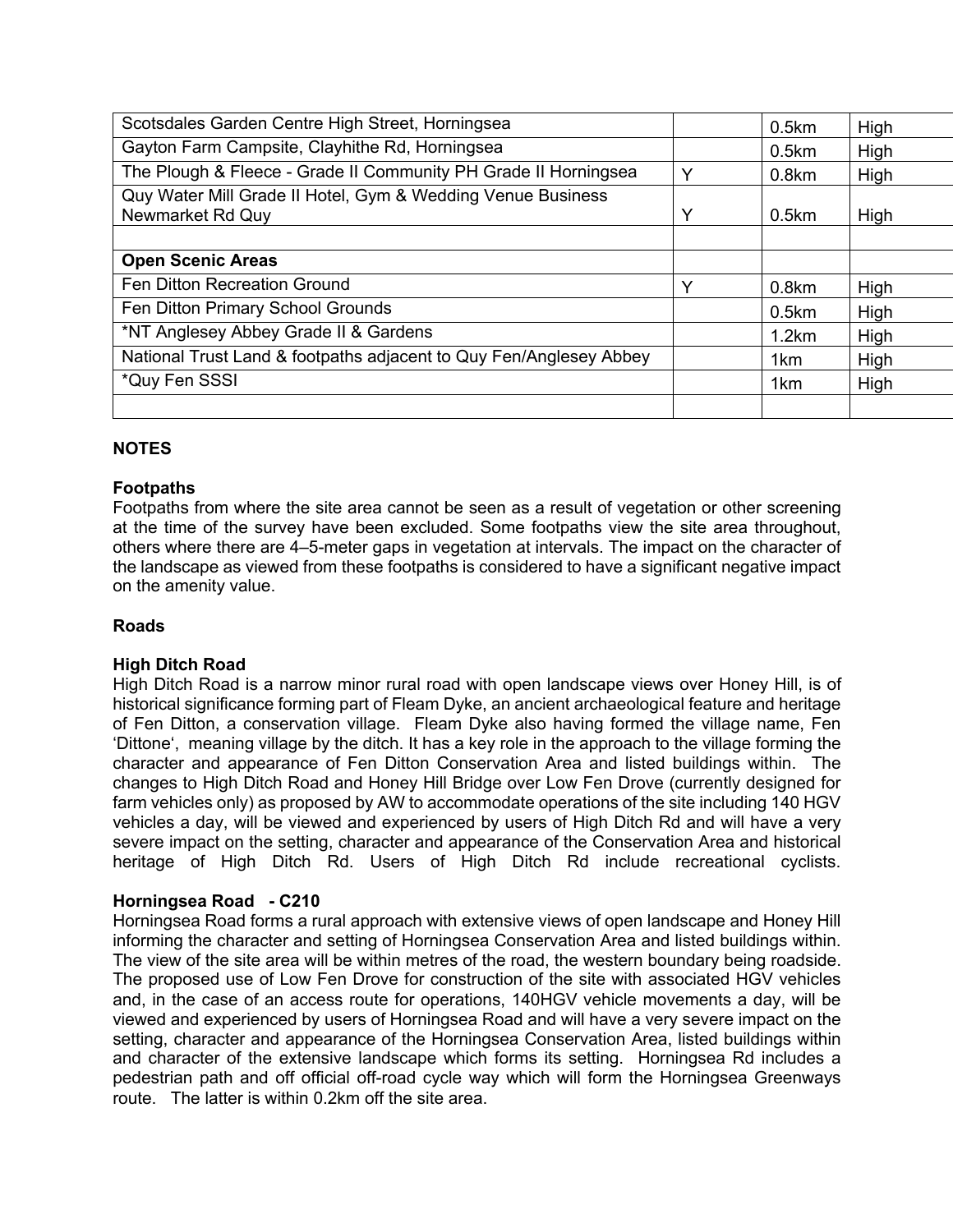#### **Low Fen Drove – \*Disused Railway Track**

Low Fen Drove is a rural byway/bridleway from both Horningsea Road and High Ditch Road and is used by many cyclists and recreational walkers. For many years, with permission from Quy Estate, local residents have used the old railway track as a pedestrian and cycle route to Station Road, Quy and on into the network of byways and footpaths around Quy Fen. The latter completes an off-road route from Fen Ditton to Quy Fen. Quy Fen, an SSSI is historical common land shared and managed between the Parishes of Fen Ditton, Horningsea and Quy, the shared ownership and equity of access is reflected in the historic Parish Boundaries which culminate at Quy Fen. Changes to Low Fen Drove to accommodate construction and site operations will have a highly significant effect on the character of the landscape and amenity value of the area for recreational walkers and cyclists and will remove what has historically been an off-road access route to Quy Fen.

#### **Conservation Areas**

All 3 conservation areas, Fen Ditton, Baits Bite and Horningsea are within 0.5km of the site area and will have extensive views of it. Baits Bite Lock which extends north of Biggin Abbey may be 0.4km equally, Horningsea behind the Old Vicarage as little as little as 0.4km. Such proximity and views of the site area will have a very severe impact on the setting, character and appearance of these Conservation Areas and listed buildings within.

#### **Listed Properties**

Listed properties that have views of the site area have been included only. All listed properties however remain relevant in terms of the impact the site area and construction/operational traffic will have on the landscape, character, appearance and setting of them. In total Fen Ditton Parish contains 24 Grade II and 8 Grade II\* listed buildings; Horningsea Parish 28 Grade II and 1 Grade I listed buildings; Stow Cum Quy Parish 14 Grade II and 3 Grade II\* listed buildings (Ref. SCDC Planning Maps).

\*These listed residencies are within 0.5km of the site area boundary, however the driveways which form part of the character and setting of the properties are within 0.2m, being off Horningsea Rd. Poplar Hall is set at a low level and is unlikely to view the site area, however the site area will be viewed on approach and exiting the property within 0.3km so is included here.

#### **Residents\***

These residents on High Ditch Rd lie directly at Low Fen Drove and High Ditch Road junction and view Honey Hill Bridge, which along with High Ditch Rd as above is proposed to be upgraded to provide access to the site for operations including 140 HGV movements a day. The change in appearance and usage of High Ditch Road and Low Fen Drove will have a very severe and detrimental impact on the setting and view from these properties. They also lie within 0.5km of the site area and will view it.

#### **Businesses**

The open landscape and view over Honey Hill form part of both Quy Mill Hotel and Gayton Farm Campsite business settings. Being within 0.5km of the site area will have a significant impact on their businesses. Quy Mill Hotel, offering outside bars and a wedding venue and Gayton Farm, camping.